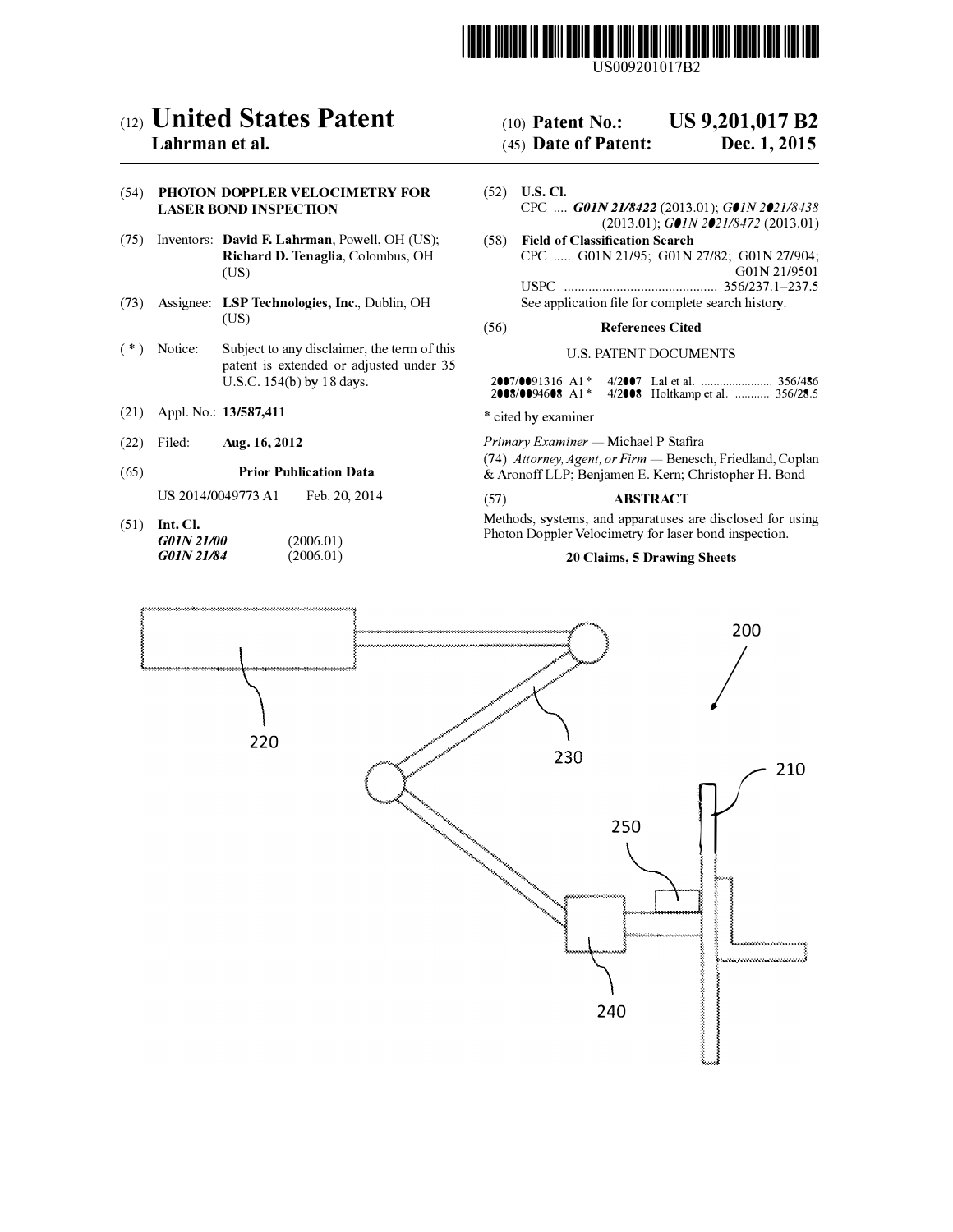

Figure 1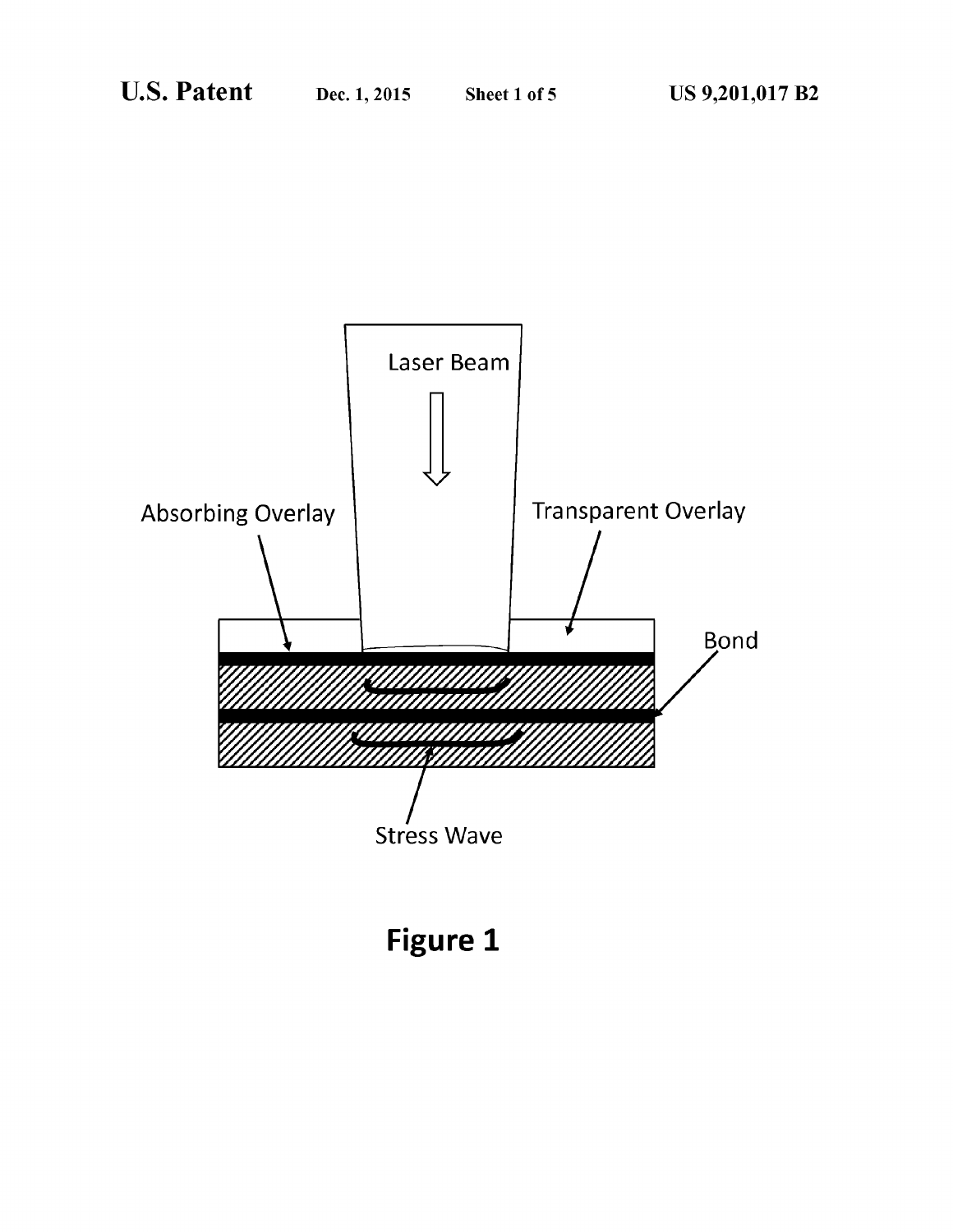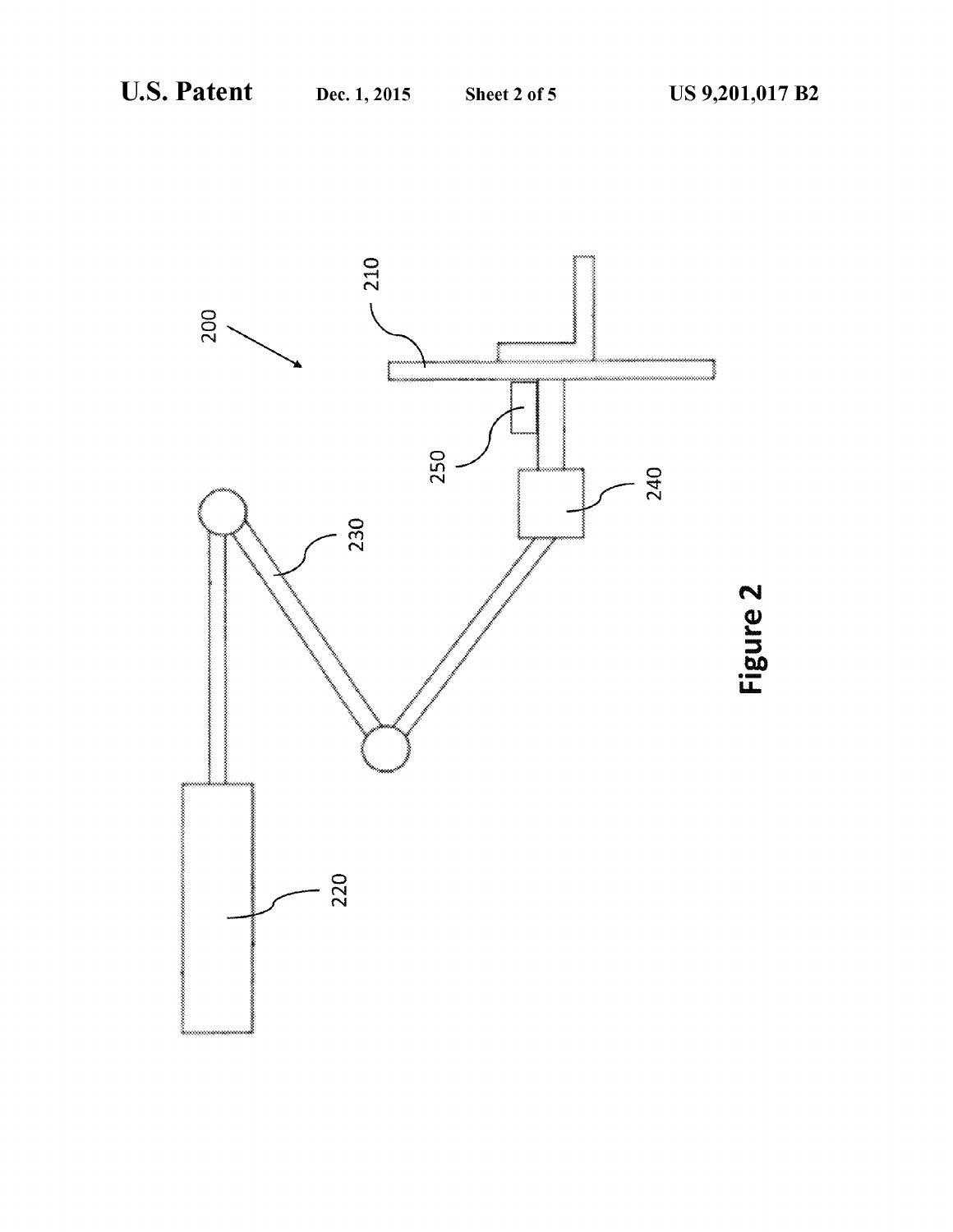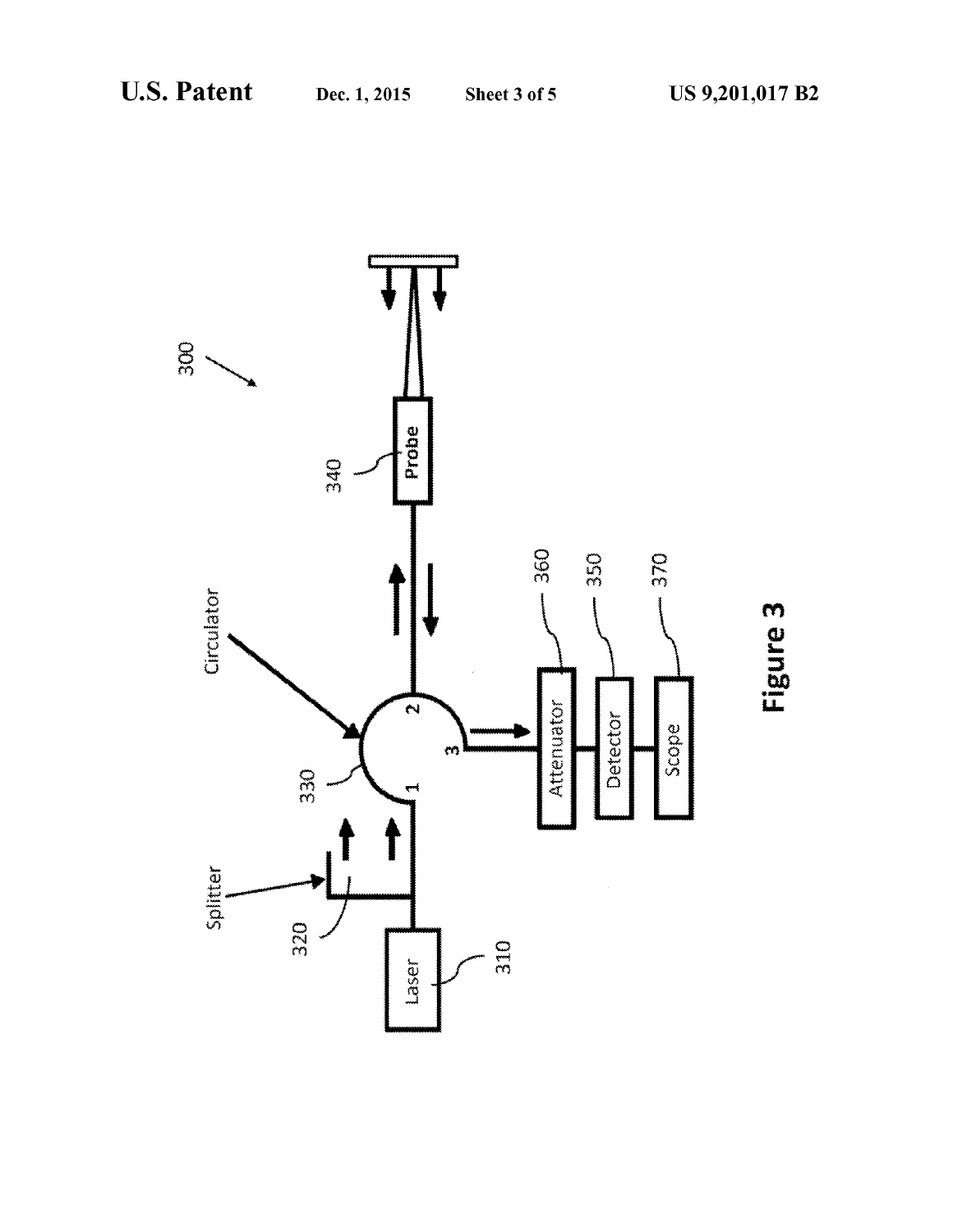

Figure 4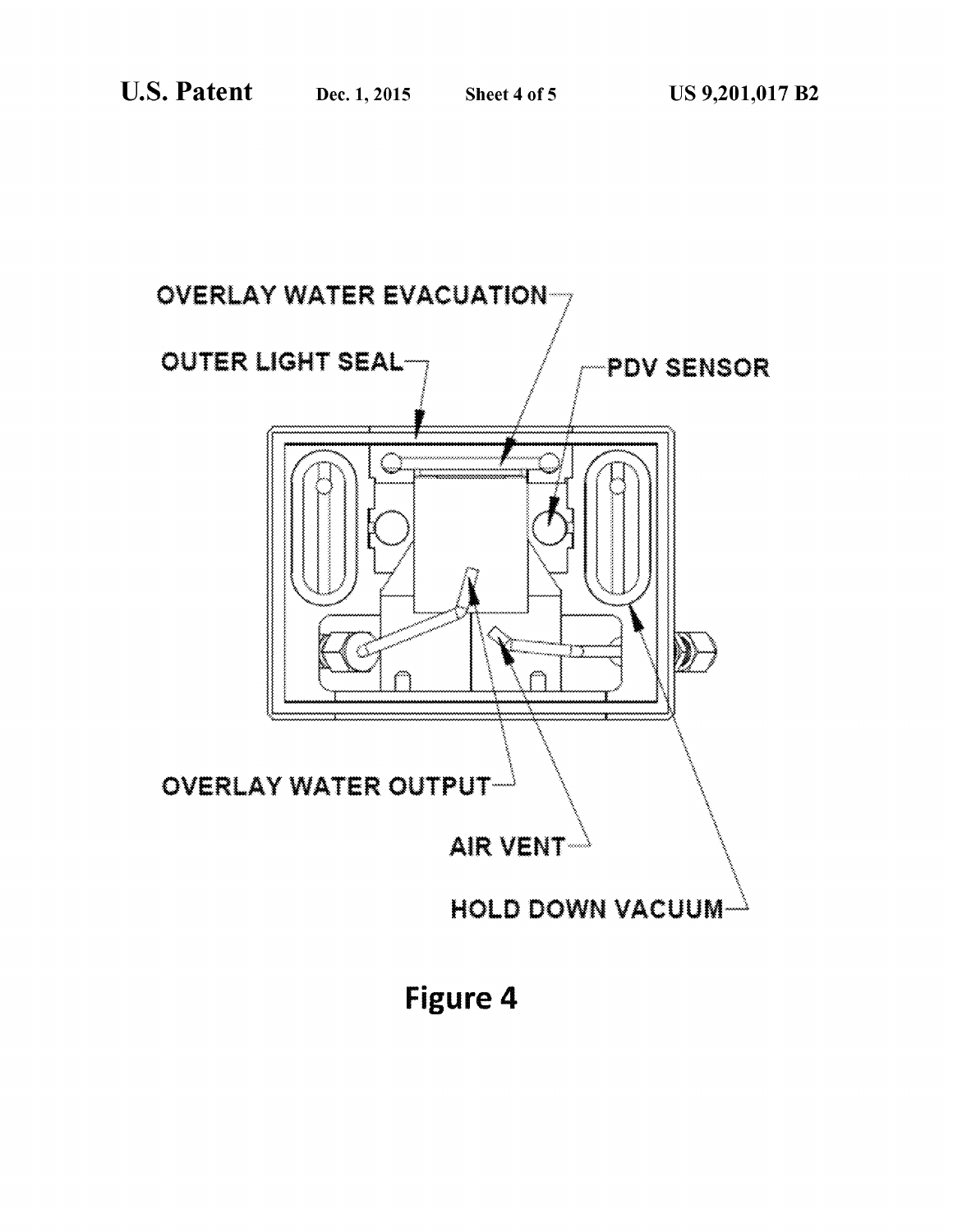

# **Figure 5**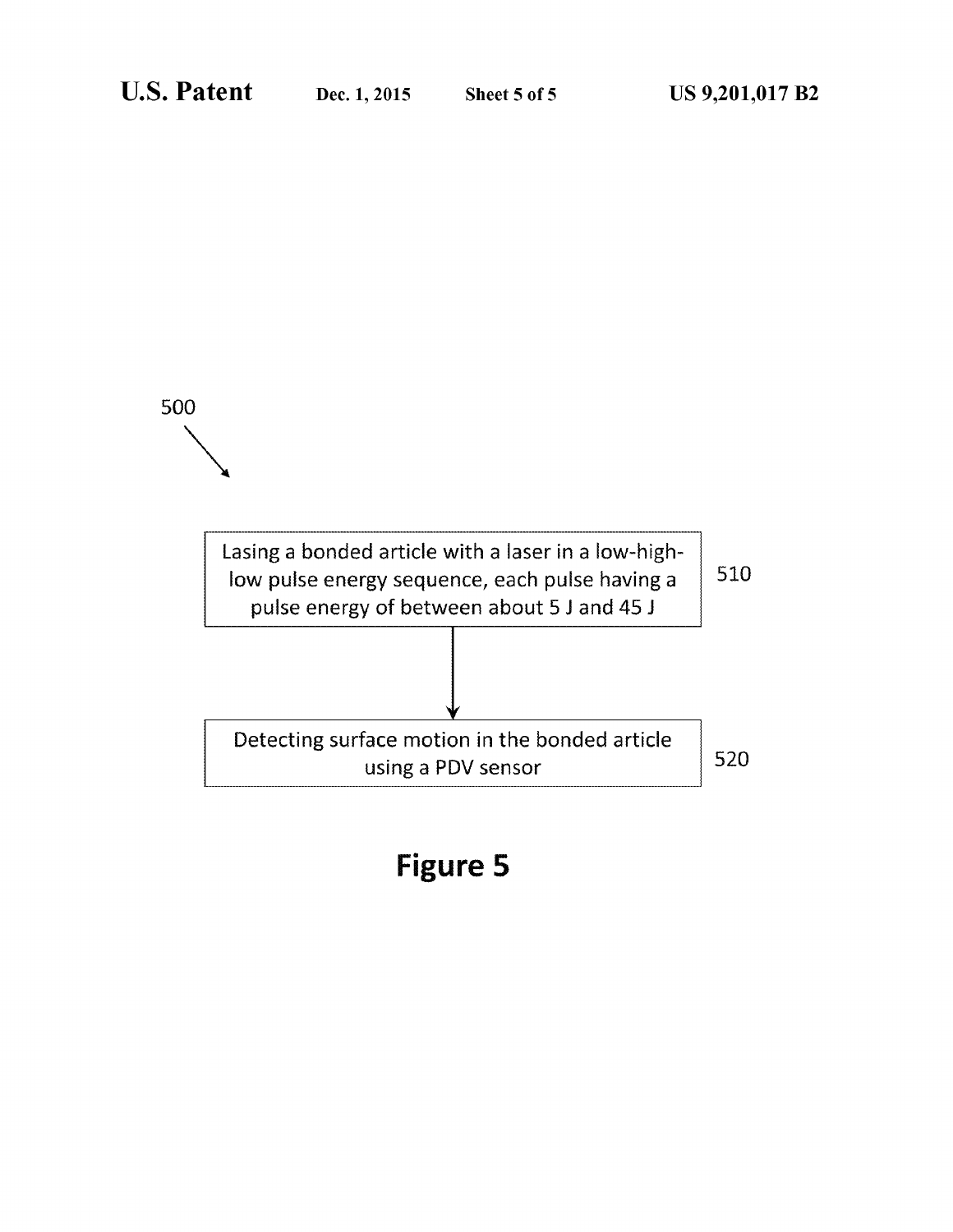$10$ 

#### PHOTON DOPPLER VELOCIMETRY FOR **LASER BOND INSPECTION**

#### **BACKGROUND**

Bonded materials are used in a variety of structural applications. For example, adhesively bonded, laminated composite structures are increasingly being used in aircraft construction to reduce weight, reduce or eliminate the number of separate components, and improve fuel efficiency. The presence of material defects in a composite aircraft structure can lead to disastrous failure of the structure under flight loads. These defects may exist in the composite laminate itself, as well as in the adhesive bonds in the structure. The defects may  $_{15}$ arise as a result of damage during service, or in the original manufacturing process.

The growing ubiquity of composite structures has led to an increased need for techniques to evaluate the strength of the composite structures, including the adhesive bonds them- $_{20}$ selves, without damaging or destroying the composite structures. Conventional non-destructive evaluation ("NDE") techniques are useful when a gap, crack, or void is present in a bonded material. However, conventional NDE techniques do not adequately identify deficiencies, such as weak bonds 25 or "kissing bonds," where materials bonded together are in contact but without adequate structural strength. These deficiencies can result from bond surface contamination, improperly mixed or outdated adhesives, and improper adhesive application.

Laser bond inspection ("LBI") is an NDE technique for testing the integrity of bonded materials and structures. LBI is a method that involves sending a precisely controlled dynamic stress wave through an adhesive bond of a composite structure. Generally speaking, and with reference to FIG. 1, 35 LBI involves the deposition of laser energy at a first surface of a bonded material, generating a compressive stress wave. The compressive stress wave propagates through the bonded material, through a bond of interest, to a second surface of the bonded material, where the wave is reflected as a tensile wave 40 (not shown). The tensile wave propagates back through the bonded material and, when it reaches the bond of interest, stresses the bond. The application of dynamic stress on the bonded material is low enough to have no effect on the integrity of the bonded material or the bond itself if the bond is 45 sufficiently strong. However, if the bond is below a suitable strength, the tensile wave will cause the bond to fail (or will expose its non-bonded nature, in the case of a kissing bond).

The traditional instrument for capturing surface velocity of high speed targets, such as when bonds are disrupted during 50 LBI, has been the Velocity Interferometer System for Any Reflector ("VISAR"). See, e.g., U.S. Pat. No. 6,848,321 (The Boeing Company), which is incorporated by reference herein in its entirety. However, VISAR instruments are expensive, relatively difficult to use, and require extensive care for 55 proper optical alignment and light collection. More recently, electromagnetic acoustic transducers ("EMAT" gauges) have been used with success in LBI. See, e.g., U.S. Pat. No. 7,770, 454 and U.S. Pat. App. Pub. No. 2008/0257048, now U.S. Pat. No. 8,156,811 (LSP Technologies, Inc.), both of which are 60 incorporated herein by reference in their entireties. EMAT gauges are relatively inexpensive and versatile. However, EMAT gauges often must be placed close to the workpiece surface being tested and can be sensitive to the standoff distance. Furthermore, the workpiece generally must have an 65 electrically conductive surface in order to ensure proper operation of the EMAT gauges, or an electrically conductive

material must be applied to the surface. The application of an electrically conductive surface to the workpiece can be expensive and cumbersome.

What is needed is an economical, relatively high standoff, non-contact sensor for measuring rapid changes in surface velocity such as those measured by laser bond inspection.

#### **SUMMARY**

In one embodiment, a system for non-destructively inspecting a bond in a bonded article is provided, the system comprising: (1) a first laser operable to non-destructively inspect a bond in a bonded article; (2) a first laser beam delivery system operable to deliver the first laser to the bond in the bonded article; (3) a processing head (also known as an inspection head) operable connected to the first laser beam delivery system; and (4) a Photon Doppler Velocimetry ("PDV") system, the PDV system further comprising a second laser operable to perform photon doppler velocimetry on a surface of the bonded article, a splitter, and a circulator.

In another embodiment, a system for laser bond inspecting a bond in a bonded article is provided, the system comprising: (1) a first laser, the first laser operable to non-destructively inspect a bond in a bonded article and configured to deliver laser pulses having: (a) a pulse energy between about 5 J and about 45 J; (b) a wavelength of about 1054 nm; and (c) a pulse width of between about 100 ns and 300 ns, and further being configured to deliver the laser pulses in a low-high-low pulse energy sequence; (2) a first laser beam delivery system comprising at least one of: (a) one or more mirrors; (b) an articulated arm operatively connected to a processing head; and (c) a fiber optic operatively connected to a processing head; and (3) a PDV system, the PDV system further comprising a second laser operable to perform photon doppler velocimetry on a surface of the bonded article, a splitter, and a circulator.

In another embodiment, a system for inspecting a bond in a bonded article is provided, the system comprising: (1) a first laser operable to non-destructively inspect a bond in a bonded article and configured to deliver a first laser beam; (2) a processing head, the processing head configured to deliver the first laser beam to the bonded article and deliver a transparent overlay to the bonded article; and (3) a PDV sensor for detecting surface motion in the bonded article, wherein the PDV sensor further comprises a second laser operable to perform photon doppler velocimetry on a surface of the bonded article, and wherein the processing head and the PDV sensor are operatively connected.

In another embodiment, a method for non-destructive testing of a bond in a bonded article is provided, the method comprising: lasing a bonded article with a first laser, the first laser configured to non-destructively test a bond in a bonded article in a low-high-low pulse energy sequence, each pulse having a pulse energy of between about 5 J and about 45 J; and detecting surface motion in the bonded article using a PDV sensor, wherein the PDV sensor uses a second laser to detect surface motion in the bonded article.

#### BRIEF DESCRIPTION OF THE DRAWINGS

The accompanying figures, which are incorporated in and constitute a part of the specification, illustrate various example systems, methods, and results, and are used merely to illustrate various example embodiments.

FIG. 1 illustrates a schematic of the initiation of the laser bond inspection process.

FIG. 2 illustrates an example arrangement of a laser bond inspection system.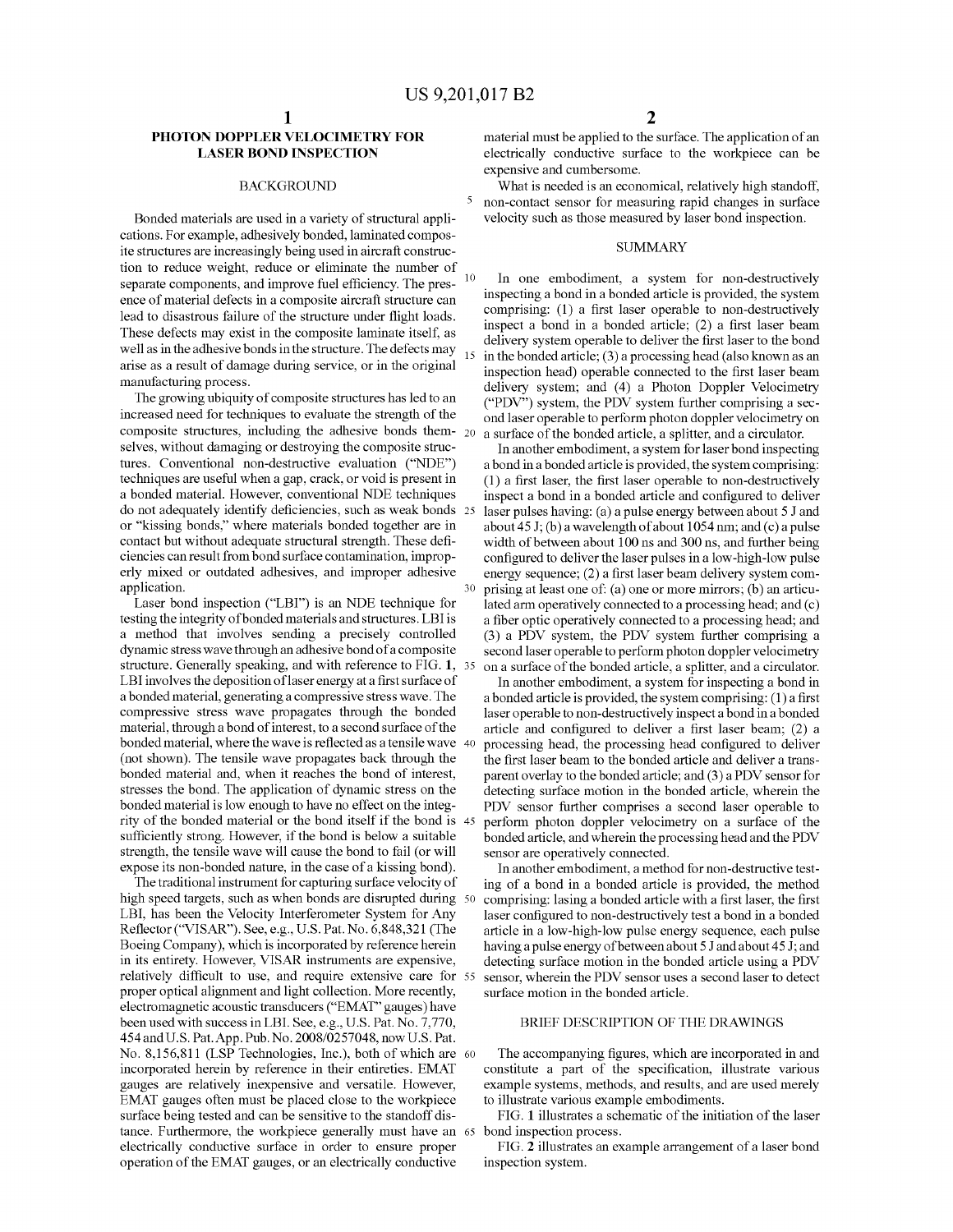5

FIG. 3 illustrates an example PDV system.

FIG. 4 illustrates an example laser processing head with an operatively connected PDV probe.

FIG. 5 is a flow chart of an example method for nondestructive testing of a bond in a bonded article.

#### DETAILED DESCRIPTION

The embodiments claimed herein disclose using a PDV sensor during LBI. With reference to FIG. 2, a system 200 for 10 non-destructively inspecting a bond in a bonded article 210 is provided, system 200 comprising: a laser 220; a laser beam delivery system 230; a processing head 240; and a PDV sensor 250.

In one embodiment, laser 220 may be, for example, a 15 neodymium:phosphate glass laser, such as, for example, those manufactured by LSP Technologies, Inc., a YAG laser, a YLF laser, or any other solid-state crystal material, in either a rod or a slab gain medium. Laser 220 may be configured to deliver laser pulses having a pulse energy of between about 5 20 J and about 45 J (at the output of the final amplifier module), a wavelength of about 1054 nm, and a pulse width of between about 100 ns and 300 ns, and further being configured to deliver the laser pulses in a low-high-low or probe-breakprobe pulse energy sequence (i.e., a first laser pulse having a 25 first energy, a second laser pulse having a second energy that is greater than the first energy but less than an energy required to break a properly constructed or "good" bond, and a third laser pulse having an energy which is approximately the same as the first pulse's energy), as described and illustrated in U.S. 30 Pat. Nos. 7,770,454 and 8,156,811. Further configurations of laser 220 may include those described and illustrated in U.S. Pat. Nos. 7,770,454 and 8,156,811.

In one embodiment, laser beam delivery system 230 may comprise, for example, at least one of: (a) one or more mir- 35 rors;  $(b)$  an articulated arm; and  $(c)$  a fiber optic, and includes the laser beam delivery systems described and illustrated in U.S. Pat. Nos. 7,770,454 and 8,156,811. In one embodiment, where laser beam delivery system 230 is one or more mirrors, the beam may be directed to the surface of the bonded article 40 without need for processing head 240. In alternative embodiments, where laser beam delivery system 230 is an articulated arm and/or a fiber optic, laser beam delivery system 230 may be operatively connected to processing head 240.

Processing head 240 may comprise a laser processing head 45 similar to that disclosed in U.S. Pat. Nos. 7,770,454 and 8.156.811, except that instead of an EMAT gauge, a PDV sensor 250 is integrally disposed within the processing head.

The basic physics of PDV are as follows: A moving surface produces Doppler shifted light, which is recombined with the 50 incident light signal to produce a beat frequency. This beat frequency is proportional to the velocity of the moving surface, and can be analyzed with modern digitizing equipment to yield velocity vs. time profiles with good accuracy.

With regard to data analysis, there are multiple methods 55 available. In the time domain, the PDV system is treated as a displacement interferometer. In the frequency domain, the PDV system may be represented as a velocity interferometer. Accordingly, a Fourier Transform can be performed on the PDV raw data to analyze the beat frequency time history in 60 order to generate velocity vs. time profiles.

FIG. 3 illustrates an example PDV system 300. PDV system 300 includes a laser 310. Laser 310 may be, for example, a high power erbium fiber laser having a narrow spectral line width. In one particular example, laser 310 may be a NP Photonics 1550 nm, 1000 mW output fiber laser with a line width of less than 3 kHz manufactured by NP Photonics, Inc.

of Tucson, Ariz. PDV system 300 may also include a splitter 320, which divides laser 310's output into several fiber optic ports for multi-channel operations or phase comparison. PDV system 300 may also include a circulator 330, which may comprise a directional fiber optic device configured to guide light from laser 310 out to a probe 340, and reflected light from probe 340 to a detector 350. Probe 340 may be a collimating or focusing probe, optionally including a built-in reference partial reflection surface. Detector 350 may be, for example, a short rise time battery biased photodetector, having a high bandwidth. In one particular example, detector 350 may be a 1.5 GHz Newport detector manufactured by the Newport Corporation of Irvine, Calif. PDV system 300 may further include one or more attenuators 360. In one embodiment, attenuator( $s$ ) 360 are variable attenuators that allow for signal level adjustment and protection for detector 350 in the event of excessive optical flux. PDV system 300 may also include an oscilloscope 370. In one embodiment, oscilloscope 370 may be a 1 GHz, 5 GS/s, LeCroy Wavesurfer® 104MXs with four channels manufactured by the Teledyne LeCroy Corporation of Chestnut Ridge, N.Y. In one embodiment, oscilloscope 370 may have a relatively large amount of data storage at 10 Mpts on each channel. In one embodiment, storage for periods of up to 2 ms at full speed on each channel is possible.

FIG. 4 illustrates an example laser processing head with an operatively connected PDV sensor.

In one embodiment, the system also includes ultrasonics for post-test analysis, as is known in the art. The ultrasonics may be integrated into the processing head, or the ultrasonics may be separate from any processing head.

Systems and apparatuses as described herein may be useful to non-destructively test a bond in a bonded article. FIG. 5 is a flow chart of a method 500 for non-destructive testing of a bond in a bonded article. In one embodiment, method 500 comprises: lasing a bonded article with a laser in a low-highlow pulse energy sequence, each pulse having a pulse energy of between about 5 J and about 45 J  $(510)$ ; and detecting surface motion in the bonded article using a PDV sensor  $(520)$ 

Unless specifically stated to the contrary, the numerical parameters set forth in the specification, including the attached claims, are approximations that may vary depending on the desired properties sought to be obtained according to the exemplary embodiments. At the very least, and not as an attempt to limit the application of the doctrine of equivalents to the scope of the claims, each numerical parameter should at least be construed in light of the number of reported significant digits and by applying ordinary rounding techniques.

Notwithstanding that the numerical ranges and parameters setting forth the broad scope of the invention are approximations, the numerical values set forth in the specific examples are reported as precisely as possible. Any numerical value, however, inherently contains certain errors necessarily resulting from the standard deviation found in their respective testing measurements.

Furthermore, while the systems, methods, and apparatuses have been illustrated by describing example embodiments, and while the example embodiments have been described and illustrated in considerable detail, it is not the intention of the applicants to restrict, or in any way limit, the scope of the appended claims to such detail. It is, of course, not possible to describe every conceivable combination of components or methodologies for purposes of describing the systems, methods, and apparatuses. With the benefit of this application, additional advantages and modifications will readily appear to those skilled in the art. Therefore, the invention, in its

4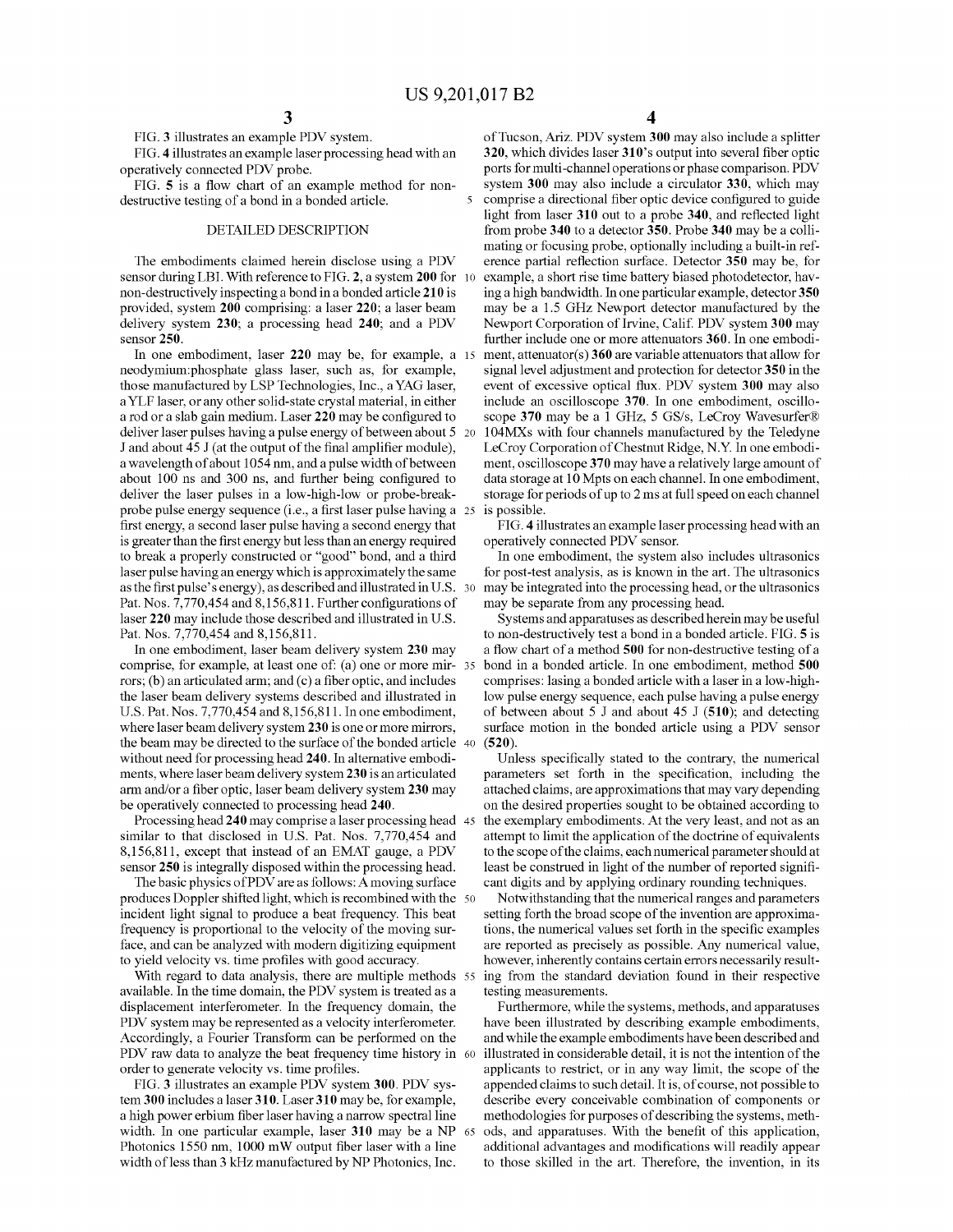broader aspects, is not limited to the specific details and illustrative example and exemplary embodiments shown and described. Accordingly, departures may be made from such details without departing from the spirit or scope of the general inventive concept. Thus, this application is intended to 5 embrace alterations, modifications, and variations that fall within the scope of the appended claims. The preceding description is not meant to limit the scope of the invention. Rather, the scope of the invention is to be determined by the appended claims and their equivalents. 10

To the extent that the term "includes" or "including" is employed in the detailed description or the claims, it is intended to be inclusive in a manner similar to the term "comprising," as that term is interpreted when employed as a transitional word in a claim. Furthermore, to the extent that 15 the term "or" is employed in the claims (e.g.,  $A$  or  $B$ ) it is intended to mean "A or B or both." When the applicants intend to indicate "only A or B, but not both," then the term "only A or B but not both" will be employed. Similarly, when the applicants intend to indicate "one and only one" of A, B, or C, 20 the applicants will employ the phrase "one and only one." Thus, use of the term "or" herein is the inclusive, and not the exclusive use. See Bryan A. Garner, A Dictionary of Modern Legal Usage 624 (2d. Ed. 1995).

Also, to the extent that the terms "in" or "into" are used in 25 the specification or the claims, it is intended to additionally mean "on" or "onto." To the extent that the term "selectively" is used in the specification or the claims, it is intended to refer to a condition of a component wherein a user of the apparatus may activate or deactivate the feature or function of the com- 30 ponent as is necessary or desired in use of the apparatus. To the extent that the term "operatively connected" is used in the specification or the claims, it is intended to mean that the identified components are connected in a way to perform a designated function. Finally, where the term "about" is used 35 in conjunction with a number, it is intended to include  $\pm 10\%$ of the number. In other words, "about 10" may mean from 9 to 11.

What is claimed is:

1. A system for non-destructively inspecting a bond in a bonded article, the system comprising:

- (1) a first laser operable to non-destructively inspect a bond in a bonded article;
- (2) a first laser beam delivery system operable to deliver the 45 first laser to the bond in the bonded article;
- (3) a processing head operatively connected to the first laser beam delivery system; and
- (4) a PDV system, the PDV system further comprising a second laser operable to perform photon doppler veloci- 50 metry on a surface of the bonded article, a splitter, and a circulator.
- 2. A system for laser bond inspecting a bond in a bonded article, the system comprising:
	- (1) a first laser, the first laser operable to non-destructively 55 wavelength of about 1,550 nm. inspect a bond in a bonded article and configured to deliver laser pulses having:
		- (a) a pulse energy between about  $5 \text{ J}$  and about  $45 \text{ J}$ ;
		- (b) a wavelength of about 1054 nm; and
		- (c) a pulse width of between about 100 ns and 300 ns, and further being configured to deliver the laser pulses in a low-high-low pulse energy sequence;

60

- (2) a first laser beam delivery system operable to deliver the first laser and comprising at least one of:
	- (a) one or more mirrors;
	- (b) an articulated arm operatively connected to a processing head; and

6

(c) a fiber optic operatively connected to a processing head; and

(3) a PDV system, the PDV system further comprising a second laser operable to perform photon doppler velocimetry on a surface of the bonded article, a splitter, and a circulator.

3. A system for laser bond inspecting a bond in a bonded article, the system comprising:

- (1) a first laser operable to non-destructively inspect a bond in a bonded article and configured to deliver a first laser beam:
- (2) a processing head, the processing head configured to deliver the first laser beam to the bonded article and deliver a transparent overlay to the bonded article; and
- (3) a PDV sensor for detecting surface motion in the bonded article, wherein the PDV sensor further comprises a second laser operable to perform photon doppler velocimetry on a surface of the bonded article, and wherein the processing head and the PDV sensor are operatively connected.

4. A method for non-destructive testing of a bond in a bonded article, the method comprising:

- lasing a bonded article with a first laser, the first laser configured to non-destructively test a bond in a bonded article in a low-high-low pulse energy sequence, each pulse having a pulse energy of between about 5 J and about 45 J; and
- detecting surface motion in the bonded article using a PDV sensor, wherein the PDV sensor uses a second laser to detect surface motion in the bonded article.

5. The system of claim 1, wherein the first laser is configured to deliver a laser pulse having a pulse energy between about 5 J and about 45 J.

6. The system of claim 1, wherein the first laser is configured to deliver a laser pulse having a pulse energy with a wavelength of about 1,054 nm.

7. The system of claim 1, wherein the first laser is configured to deliver a laser pulse having a pulse width of between 40 about 100 ns and 300 ns, and further being configured to deliver the laser pulses in a low-high-low pulse energy sequence.

8. The system of claim 1, wherein the first laser beam delivery system comprises at least one of: one or more mirrors; an articulated arm operatively connected to a processing head; and a fiber optic operatively connected to a processing head.

9. The system of claim 1, wherein the PDV system is operatively connected to the processing head.

10. The system of claim 1, wherein the system further comprises ultrasonics.

11. The system of claim 10, wherein the ultrasonics are integrated into the processing head.

12. The system of claim 1, wherein the second laser has a

13. The system of claim 1, wherein the second laser is a high power erbium laser with a narrow spectral linewidth.

14. The system of claim 13, wherein the second laser is a fiber laser with an output of about 1,000 mW and line width of less than about 3 kHz.

15. The system of claim 1, wherein the splitter divides the second laser into two or more fiber optic ports for multichannel operations and phase comparison.

16. The system of claim 1, wherein the circulator further 65 comprises a directional fiber optic device configured to: (1) guide light from the second laser to a probe; and (2) guide reflected light from the probe to a detector.